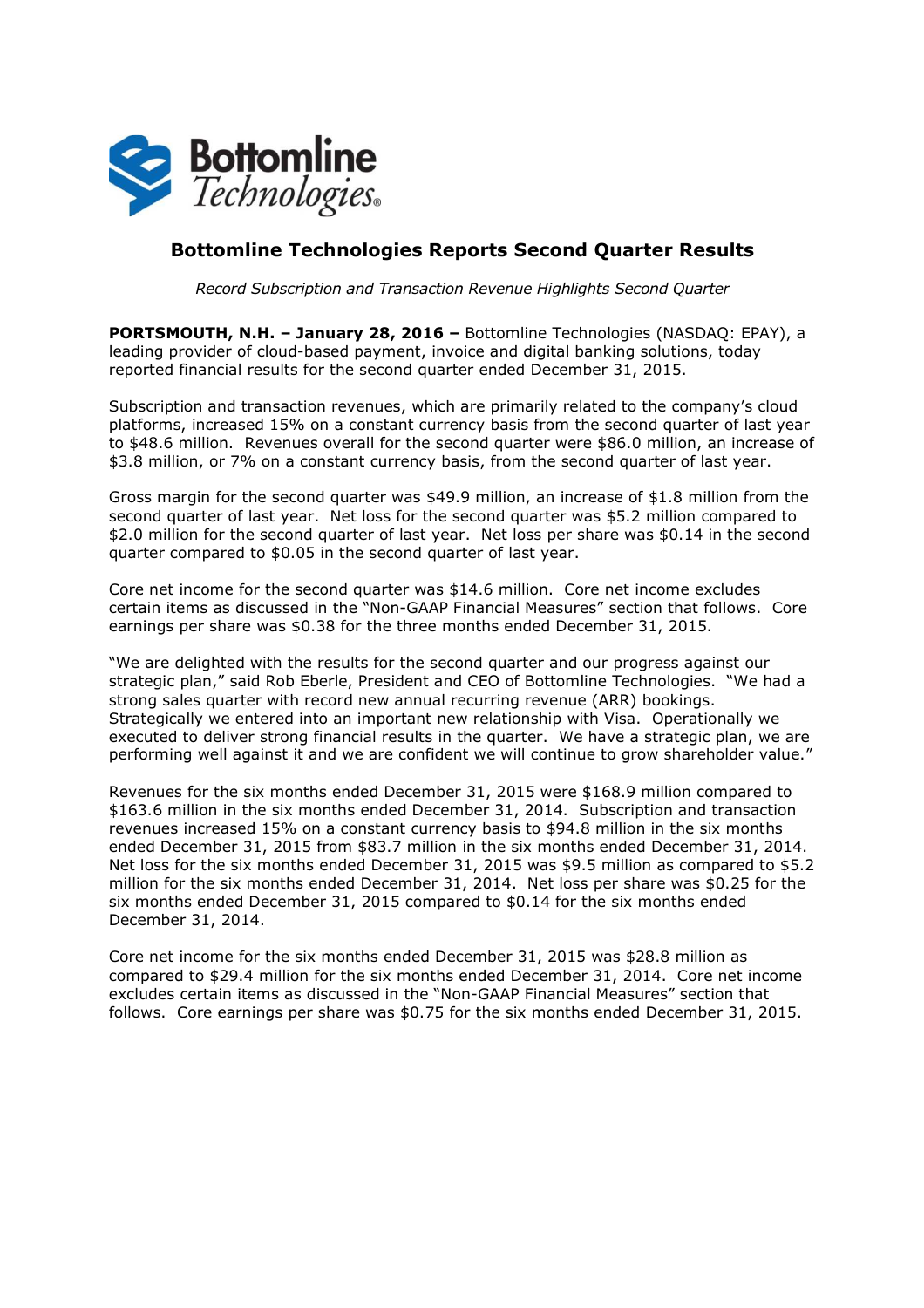## **Second Quarter Customer Highlights**

- Sixteen leading institutions selected Paymode-X, Bottomline's leading cloud-based payments automation platform.
- Announced Fifth Third Bank as a new bank channel partner for Paymode-X.
- Signed nine new Digital Banking deals, enabling banks to compete and win business in their corporate and SMB segments by deploying innovative digital capabilities.
- Chosen by five leading organizations, including Ironshore and Capital Insurance Group, to provide Bottomline's cloud-based legal spend management solutions to automate, manage and control their legal spend.
- Companies such as Vitality Corporate Services, Old Mutual and Gazprom selected Bottomline's Financial Messaging solution to improve operating efficiencies and optimize the effectiveness of their financial transactions by utilizing the SWIFT global network.
- Organizations such as Snap On, ABM Industries, and Kaiser Permanente chose Bottomline's payment automation solutions to extend their payments capabilities and improve efficiencies.

## **Second Quarter Strategic Corporate Highlights**

- Announced a strategic alliance with Visa Inc. (NYSE:V) focused on creating the optimum way for businesses to pay and get paid. Visa's commercial card solution, Visa Payables, and Bottomline's payment network, Paymode-X, will join to create Paymode-X with Visa Payables. Paymode-X with Visa Payables will be easy for payers and vendors to join and use, accelerating and maximizing opportunities for payment efficiency, security and financial gains.
- Launched Digital Banking 3.0, an integrated, cloud-based technology platform that includes cash management and payments, customer acquisition and on-boarding, analytics and fraud and risk management solutions, empowering financial institutions to acquire, grow and fully monetize commercial banking relationships across every digital channel.
- Announced a strategic relationship with Fifth Third Bank to provide Paymode-X to its customers.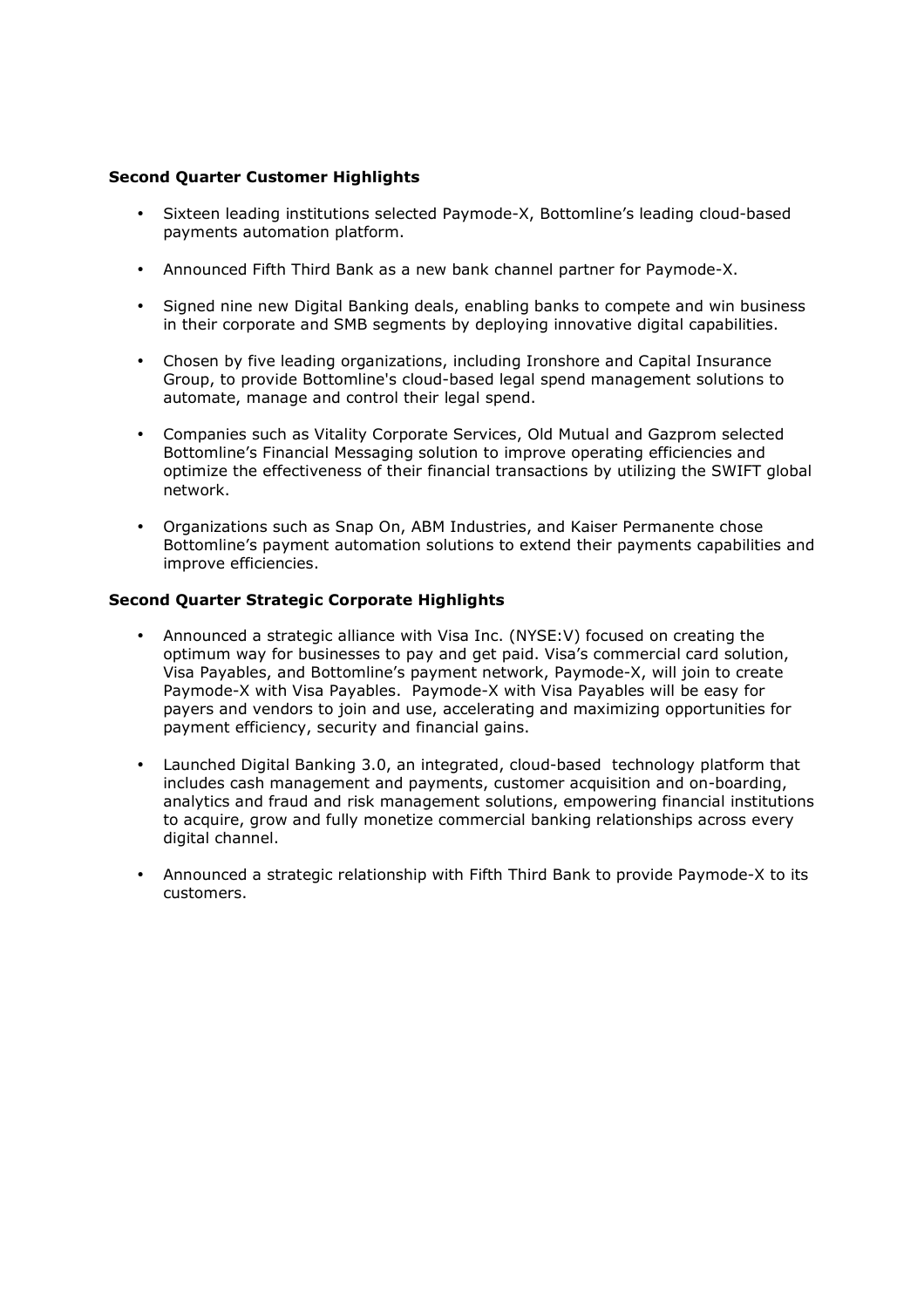### **Non-GAAP Financial Measures**

We have presented supplemental non-GAAP financial measures as part of this earnings release. The presentation of this non-GAAP financial information should not be considered in isolation from, or as a substitute for, our financial results presented in accordance with GAAP. Core net income, core earnings per share and constant currency information are non-GAAP financial measures.

Core net income and core earnings per share exclude certain items, specifically amortization of intangible assets, equity-based compensation, acquisition and integration-related expenses, restructuring related costs, non-cash pension expenses, non-core charges associated with our convertible notes, global ERP system implementation costs and other non-core or non-recurring gains or losses that arise from time to time.

Non-core charges associated with our convertible notes consist of non-cash interest expense. Acquisition and integration-related expenses include legal and professional fees and other direct transaction costs associated with our business and asset acquisitions, costs associated with integrating acquired businesses, including incremental costs for transitional employees or services, integration related professional services costs and other incremental charges we incur as a direct result of our acquisition and integration efforts. Global enterprise resource planning (ERP) system implementation costs relate to direct and incremental costs incurred in connection with our implementation of a new, global ERP solution and the related technology infrastructure.

Periodically, such as in periods that include significant foreign currency volatility, we present certain metrics on a "constant currency" basis, to show the impact of period to period results normalized for the impact of foreign currency rate changes. We calculate constant currency information by translating prior period financial results using current period foreign exchange rates.

We believe that these supplemental non-GAAP financial measures are useful to investors because they allow for an evaluation of the company with a focus on the performance of its core operations, including more meaningful comparisons of financial results to historical periods and to the financial results of less acquisitive peer and competitor companies. Our executive management team uses these same non-GAAP financial measures internally to assess the ongoing performance of the company. Additionally, the same non-GAAP information is used for planning purposes, including the preparation of operating budgets and in communications with our board of directors with respect to our core financial performance. Since this information is not a GAAP measurement of financial performance, there are material limitations to its usefulness on a stand-alone basis, including the lack of comparability of this presentation to the GAAP financial results of other companies. In computing diluted core earnings per share, we exclude the effect of shares issuable under our convertible notes to the extent that any such dilution would be offset by our note hedges; the note hedges would be considered an anti-dilutive security under GAAP.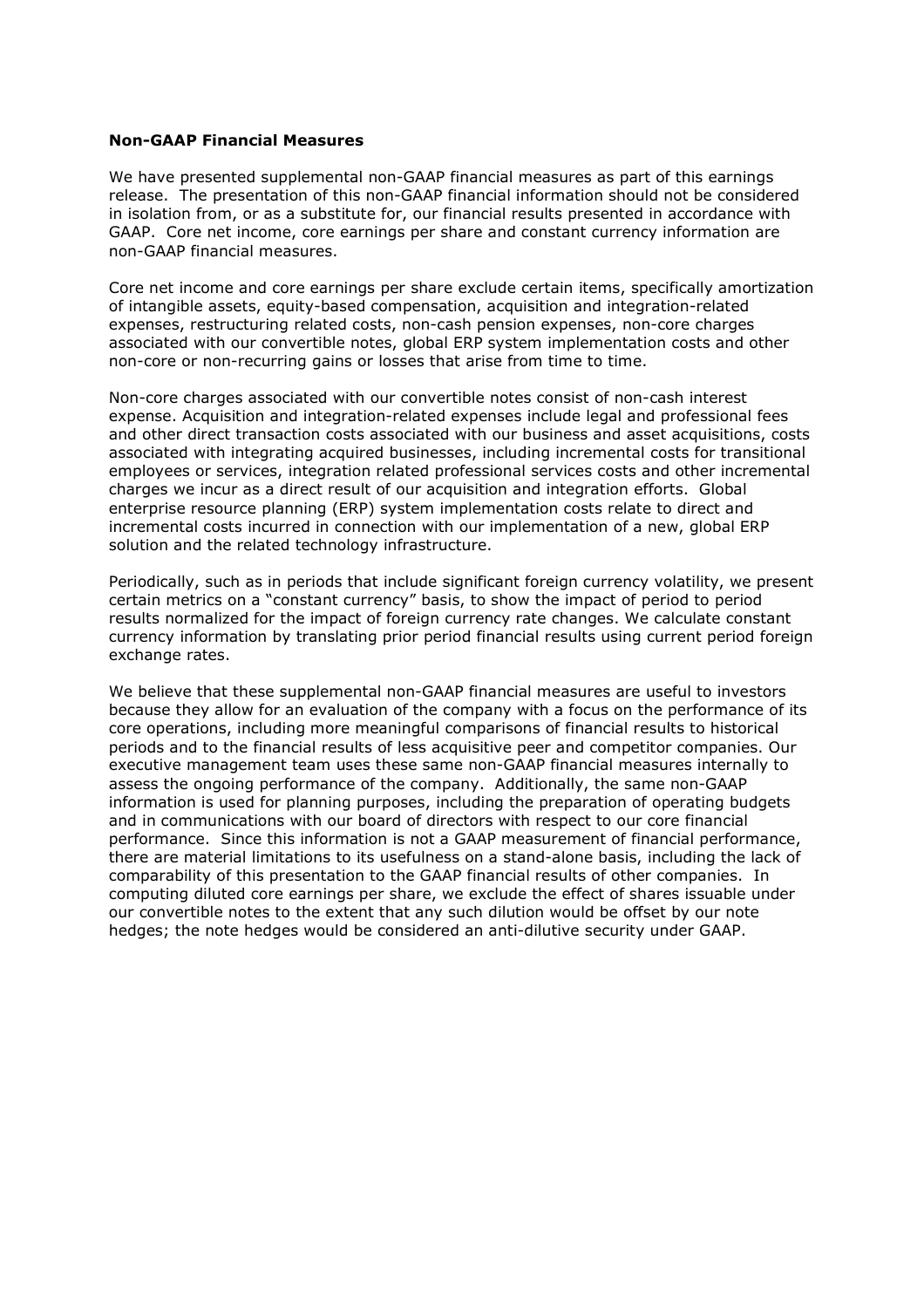## **Non-GAAP Financial Measures (Continued)**

A reconciliation of our GAAP results to our non-GAAP results for the three and six months ended December 31, 2015 and 2014 is as follows:

|                                              | Three Months Ended<br>December 31, 2015<br>(in thousands) |           | Six Months Ended<br>December 31, 2015<br>(in thousands) |            |
|----------------------------------------------|-----------------------------------------------------------|-----------|---------------------------------------------------------|------------|
|                                              |                                                           |           |                                                         |            |
|                                              | 2015                                                      | 2014      | 2015                                                    | 2014       |
| GAAP net loss                                | \$ (5,239)                                                | \$(1,962) | \$ (9, 492)                                             | \$ (5,230) |
| Amortization of intangible assets            | 7,215                                                     | 7,000     | 14,494                                                  | 14,184     |
| Equity-based compensation                    | 7,878                                                     | 6,098     | 15,466                                                  | 12,429     |
| Acquisition and integration-related expenses | 159                                                       | 1,280     | 269                                                     | 1,707      |
| Restructuring expenses (benefit)             | 854                                                       | (14)      | 874                                                     | 272        |
| Global ERP system implementation costs       | 522                                                       |           | 779                                                     |            |
| Non-cash pension expense                     | 38                                                        | 24        | 74                                                      | 21         |
| Non-cash interest expense                    | 3,213                                                     | 3,012     | 6,374                                                   | 5,977      |
| Core Net Income                              | \$14,640                                                  | \$15,438  | \$28,838                                                | \$29,360   |

The table below is a comparative summary of our total revenues and our subscription and transaction revenues shown with a constant currency growth rate:

|                                       | Three Months Ended<br>December 31, |          | % Increase  |             |
|---------------------------------------|------------------------------------|----------|-------------|-------------|
|                                       |                                    |          | Constant    |             |
|                                       | 2015                               | 2014     | <b>GAAP</b> | Rates $(1)$ |
|                                       | (in thousands)                     |          |             |             |
| Subscription and Transaction Revenues | \$48,632                           | \$42,865 | 13%         | 15%         |
| <b>Total Revenues</b>                 | 86,048                             | 82,225   | 5%          | 7%          |
|                                       | Six Months Ended                   |          | % Increase  |             |
|                                       | December 31,                       |          | Constant    |             |
|                                       | 2015                               | 2014     | <b>GAAP</b> | Rates $(1)$ |
|                                       | (in thousands)                     |          |             |             |
| Subscription and Transaction Revenues | \$94,829                           | \$83,736 | 13%         | 15%         |

 $1)$  Constant currency information compares results between periods assuming exchange rates had remained constant period-over-period. We calculate constant currency information by translating prior period results using current-year GAAP foreign exchange rates.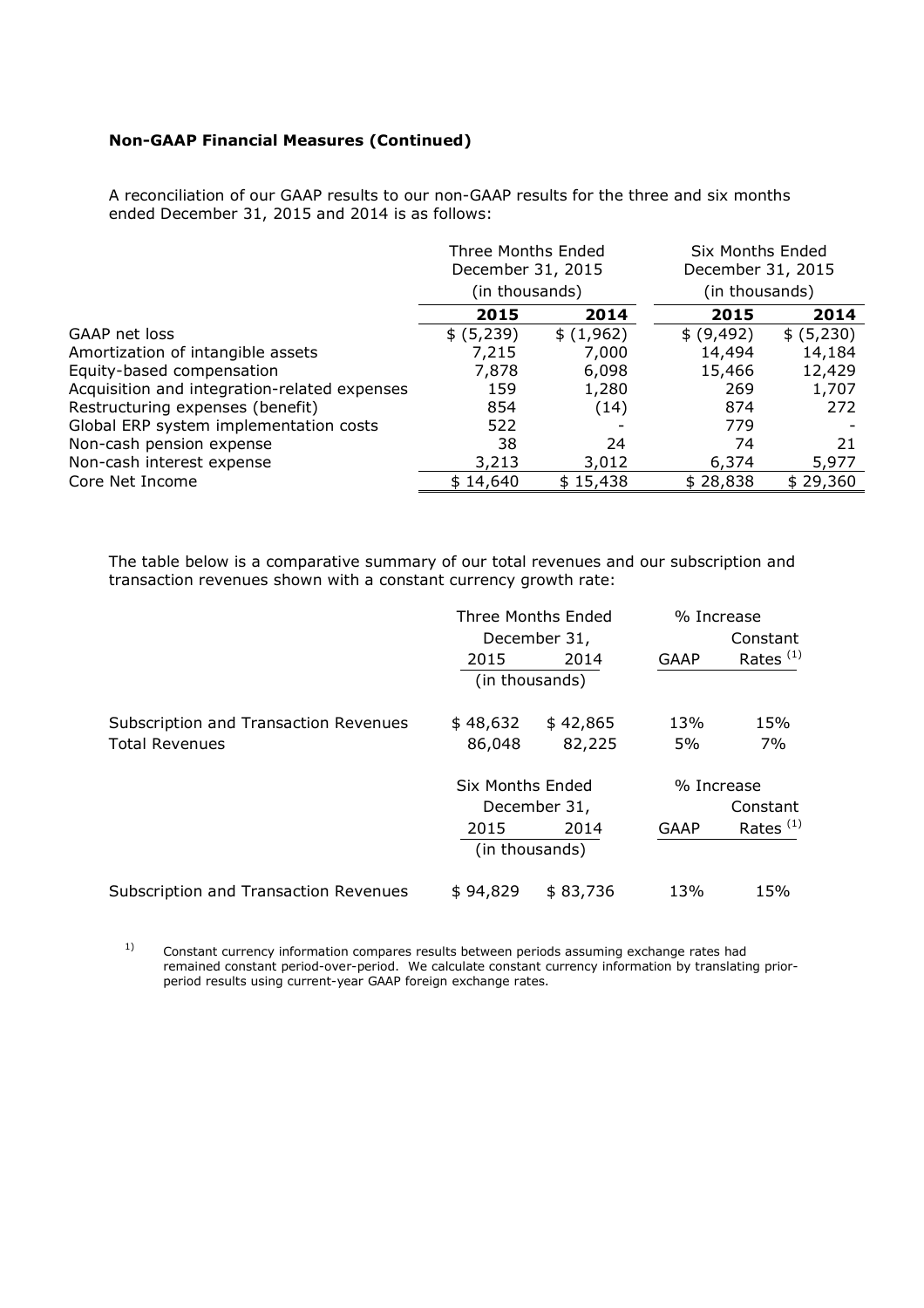## **About Bottomline Technologies**

Bottomline Technologies (NASDAQ: EPAY) powers mission-critical business transactions. We help our customers optimize financially-oriented operations and build deeper customer and partner relationships by providing a trusted and easy-to-use set of cloud-based digital banking, fraud prevention, payment, financial document, insurance, and healthcare solutions. Over 10,000 corporations, financial institutions, and banks benefit from Bottomline solutions. Headquartered in the United States, Bottomline also maintains offices in Europe and Asia-Pacific. For more information, visit www.bottomline.com.

Bottomline Technologies, Paymode-X and the BT logo are trademarks of Bottomline Technologies (de), Inc. which are registered in certain jurisdictions. All other brand/product names are trademarks of their respective holders.

#### *Cautionary Language*

*This press release may contain "forward-looking statements" within the meaning of the Private Securities Litigation Reform Act of 1995, including statements reflecting our expectations about our ability to execute on our strategic plan and increase shareholder value. Any statements that are not statements of historical fact (including but not limited to statements containing the words "believes," "plans," "anticipates," "expects," "look forward", "confident", "estimates" and similar expressions) should be considered to be forward-looking statements. Actual results may differ materially from those indicated by such forward-looking statements as a result of various important factors including, among others, competition, market demand, technological change, strategic relationships, recent acquisitions, international operations and general economic conditions. For additional discussion of factors that could impact Bottomline Technologies' operational and financial results, refer to our Form 10-K for the fiscal year ended June 30, 2015 and the subsequently filed Form 10-Q's and Form 8-K's or amendments thereto. Any forwardlooking statements represent our views only as of today and should not be relied upon as representing our views as of any subsequent date. We do not assume any obligation to update any forward-looking statements.* 

#### **Media Contact:**

Rick Booth Bottomline Technologies 603-501-6270 rbooth@bottomline.com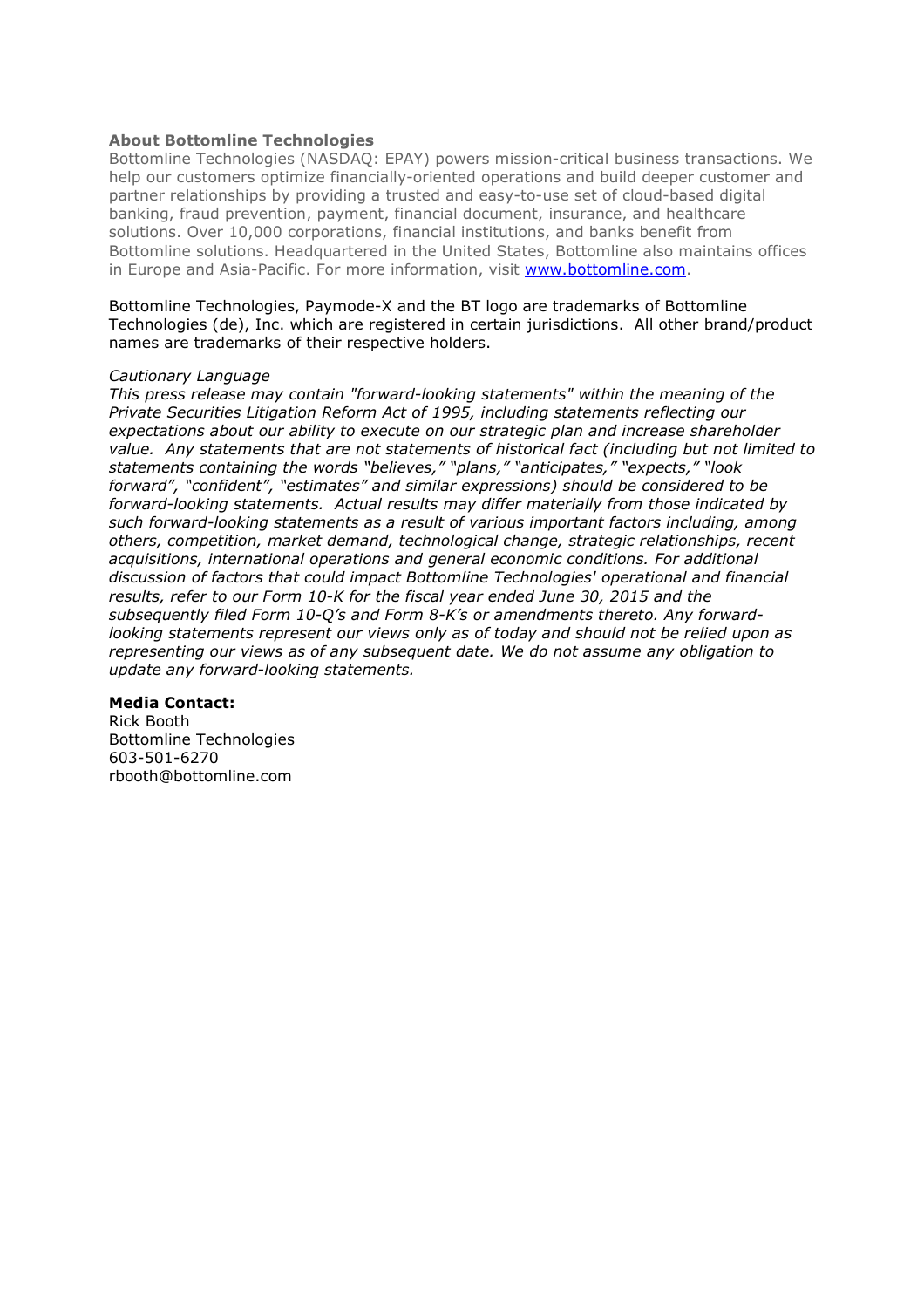#### **Bottomline Technologies**

### Unaudited Condensed Consolidated Statements of Operations (in thousands, except per share amounts)

|                                                                                                                                                      |          | <b>Three Months Ended</b><br>December 31,<br>2015 | 2014     |                                    |
|------------------------------------------------------------------------------------------------------------------------------------------------------|----------|---------------------------------------------------|----------|------------------------------------|
| Revenues:<br>Subscriptions and transactions<br>Software licenses<br>Service and maintenance<br>Other                                                 | \$       | 48,632<br>5,862<br>29,913<br>1,641                | \$       | 42,865<br>5,423<br>32,180<br>1,757 |
| Total revenues                                                                                                                                       |          | 86,048                                            |          | 82,225                             |
| Cost of revenues:<br>Subscriptions and transactions<br>Software licenses<br>Service and maintenance<br>Other                                         |          | 21,373<br>288<br>13,291<br>1,155                  |          | 19,789<br>372<br>12,688<br>1,264   |
| Total cost of revenues                                                                                                                               |          | 36,107                                            |          | 34,113                             |
| Gross profit                                                                                                                                         |          | 49,941                                            |          | 48,112                             |
| Operating expenses:<br>Sales and marketing<br>Product development and engineering<br>General and administrative<br>Amortization of intangible assets |          | 22,280<br>11,765<br>9,422<br>7,215                |          | 19,545<br>11,030<br>8,803<br>7,000 |
| Total operating expenses                                                                                                                             |          | 50,682                                            |          | 46,378                             |
| Income (loss) from operations                                                                                                                        |          | (741)                                             |          | 1,734                              |
| Other expense, net                                                                                                                                   |          | (3,856)                                           |          | (3, 587)                           |
| Loss before income taxes<br>Provision for income taxes                                                                                               |          | (4, 597)<br>642                                   |          | (1,853)<br>109                     |
| Net loss                                                                                                                                             | \$       | (5, 239)                                          | \$       | (1,962)                            |
| Basic and diluted net loss per share                                                                                                                 | \$       | (0.14)                                            | \$       | (0.05)                             |
| Shares used in computing basic and diluted net loss per share:                                                                                       |          | 37,774                                            |          | 37,759                             |
| Core net income (1)<br>Diluted core net income per share <sup>(2)</sup>                                                                              | \$<br>\$ | 14,640<br>0.38                                    | \$<br>\$ | 15,438<br>0.41                     |

<sup>1)</sup> Core net income excludes charges for amortization of intangible assets of \$7,215 and \$7,000, acquisition and integration-related expenses of \$159 and \$1,280, restructuring expenses (benefit) of \$854 and (\$14), equitybased compensation of \$7,878 and \$6,098, non-cash pension expense of \$38 and \$24, global ERP system implementation costs of \$522 and \$0 and non-core charges associated with our convertible notes of \$3,213 and \$3,012 for the three months ended December 31, 2015 and 2014, respectively.

<sup>2)</sup> Shares used in computing diluted core earnings per share were 38,359 and 37,996 for the three months ended December 31, 2015 and 2014, respectively. In computing diluted core earnings per share, we exclude the effect of shares issuable under our convertible notes to the extent that any such dilution would be offset by our note hedges; the note hedges would be considered an anti-dilutive security under GAAP.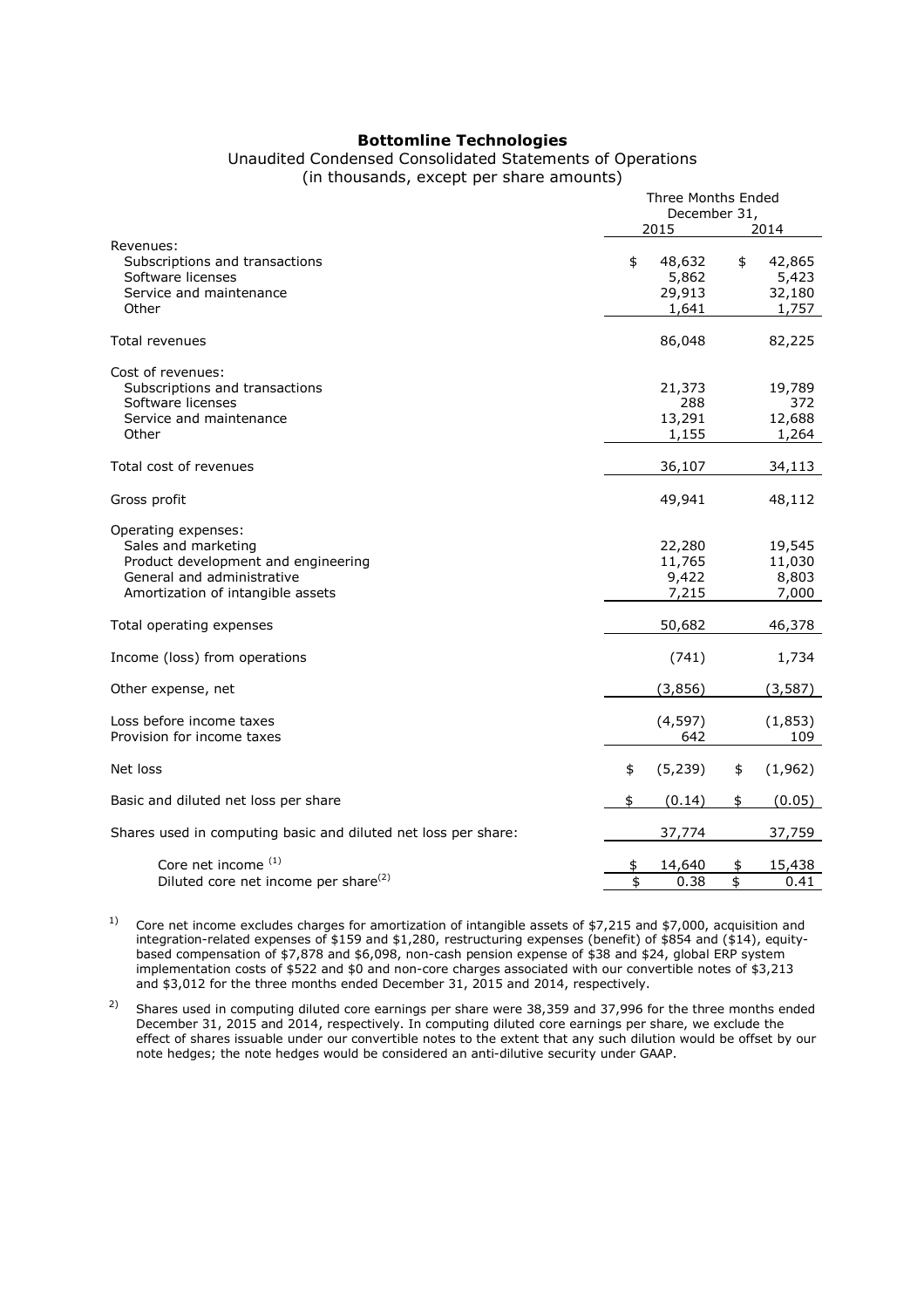## **Bottomline Technologies**

### Unaudited Condensed Consolidated Statements of Operations (in thousands, except per share amounts)

|                                                                                                                                                      | Six Months Ended<br>December 31,<br>2015<br>2014 |                                      |          |                                      |
|------------------------------------------------------------------------------------------------------------------------------------------------------|--------------------------------------------------|--------------------------------------|----------|--------------------------------------|
| Revenues:<br>Subscriptions and transactions<br>Software licenses<br>Service and maintenance<br>Other                                                 | \$                                               | 94,829<br>9,977<br>60,697<br>3,426   | \$       | 83,736<br>11,081<br>65,140<br>3,611  |
| <b>Total revenues</b>                                                                                                                                |                                                  | 168,929                              |          | 163,568                              |
| Cost of revenues:<br>Subscriptions and transactions<br>Software licenses<br>Service and maintenance<br>Other                                         |                                                  | 42,107<br>576<br>26,269<br>2,490     |          | 39,117<br>767<br>25,972<br>2,570     |
| Total cost of revenues                                                                                                                               |                                                  | 71,442                               |          | 68,426                               |
| Gross profit                                                                                                                                         |                                                  | 97,487                               |          | 95,142                               |
| Operating expenses:<br>Sales and marketing<br>Product development and engineering<br>General and administrative<br>Amortization of intangible assets |                                                  | 42,435<br>23,025<br>18,245<br>14,494 |          | 38,747<br>22,711<br>17,080<br>14,184 |
| Total operating expenses                                                                                                                             |                                                  | 98,199                               |          | 92,722                               |
| Income (loss) from operations                                                                                                                        |                                                  | (712)                                |          | 2,420                                |
| Other expense, net                                                                                                                                   |                                                  | (7, 527)                             |          | (7, 234)                             |
| Loss before income taxes<br>Provision for income taxes                                                                                               |                                                  | (8, 239)<br>1,253                    |          | (4, 814)<br>416                      |
| Net loss                                                                                                                                             | \$                                               | (9, 492)                             | \$       | (5, 230)                             |
| Basic and diluted net loss per share                                                                                                                 | \$                                               | (0.25)                               | \$       | (0.14)                               |
| Shares used in computing basic and diluted net loss per share:                                                                                       |                                                  | 37,889                               |          | 37,703                               |
| Core net income (1)<br>Diluted core net income per share <sup>(2)</sup>                                                                              | \$<br>\$                                         | 28,838<br>0.75                       | \$<br>\$ | 29,360<br>0.77                       |

<sup>1)</sup> Core net income excludes charges for amortization of intangible assets of \$14,494 and \$14,184, acquisition and integration-related expenses of \$269 and \$1,707, restructuring expenses of \$874 and \$272, equity-based compensation of \$15,466 and \$12,429, non-cash pension expense of \$74 and \$21, global ERP system implementation costs of \$779 and \$0 and non-core charges associated with our convertible notes of \$6,374 and \$5,977 for the six months ended December 31, 2015 and 2014, respectively.

<sup>2)</sup> Shares used in computing diluted core earnings per share were 38,439 and 38,033 for the six months ended December 31, 2015 and 2014, respectively. In computing diluted core earnings per share, we exclude the effect of shares issuable under our convertible notes to the extent that any such dilution would be offset by our note hedges; the note hedges would be considered an anti-dilutive security under GAAP.